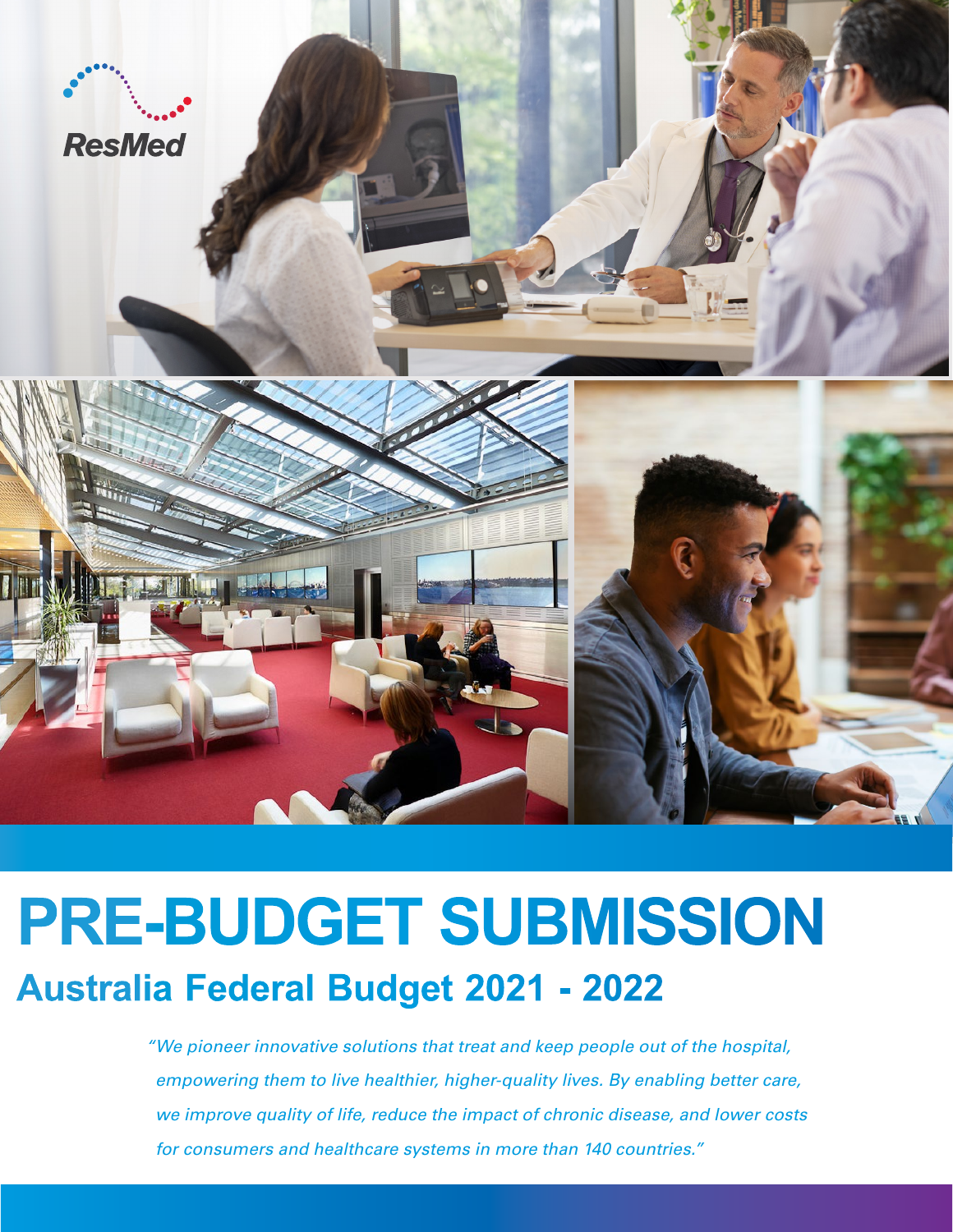

29 January 2021

Budget Policy Division Department of the Treasury Langton Crescent PARKES ACT 2600

Via email: [prebudgetsubs@treasury.gov.au](mailto:prebudgetsubs@treasury.gov.au)

#### **RE: 2021/22 Pre-Budget Submission**

On behalf of ResMed, I am writing to provide you with our 2021/22 Pre-Budget Submission.

ResMed is a proudly Australian-born healthcare company now listed on the ASX and US stock exchanges. We are privileged with the opportunity to be part of our local community. ResMed employs about 1,500 people in Australia – including over 350 in Research & Development activities and approximately 500 in our advanced manufacturing operations.

As one of the top five non-invasive ventilation and top ten invasive ventilation makers in the world, ResMed continues to stand committed with the Australian Government in its response to COVID-19, both on a health and economic front. ResMed was honored to work closely with the Australian Government to deliver 7,000 ventilators for Australia, manufactured in Bella Vista, in Sydney North West.

COVID-19 has demonstrated the importance of having advanced technology and manufacturing capability in Australia in times of need, as well as why it is critical to enable greater access to digital health in Australia – and why ResMed will continue to focus on creating products and solutions that provide patients and providers with a seamless experience.

ResMed wants to see Australia flourish as one of the best places in the world to do business. Ultimately, this requires a big-picture view of Australian innovation, talent, and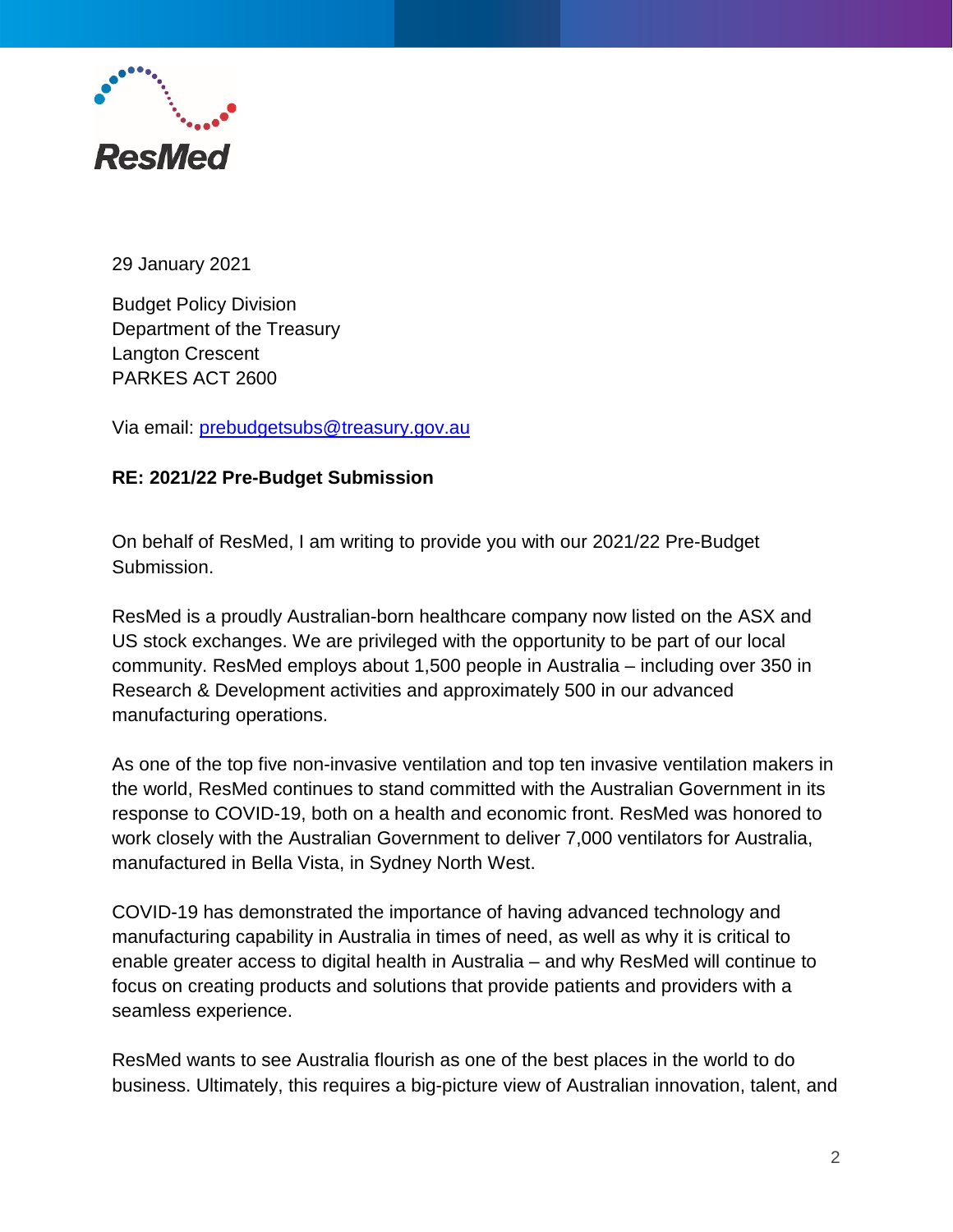

manufacturing – not just in lifesaving connected medical devices and digital health – but across all industries. We are therefore seeking to partner with the Australian Government on key economic and healthcare policy solutions to ensure that advanced technology and manufacturing remains and grows in Australia. To that end, we recommend the following policy settings:

- Intellectual Property (IP) tax incentives to reward and incentivise local innovation for companies who develop novel technologies in Australia and bring that technology to the world through commercialisation;
- Expansion and reimbursement of digital health and telemedicine for patients post-COVID and into the future; and
- Talent development and investment including additional support for diversification of the workplace.

Our submission below provides further context on the social and economic benefits of our proposals.

In the meantime, should you have any further questions regarding our Pre-Budget Submission, please do not hesitate to contact Vered Keiser via email at [Vered.Keiser@resmed.com](mailto:Vered.Keiser@resmed.com) or Amanda von Leer via email at [Amanda.VonLeer@resmed.com.](mailto:Amanda.VonLeer@resmed.com)

Kind regards,

Brett Sandwood

**Brett Sandercock**  Chief Financial Officer (CFO) ResMed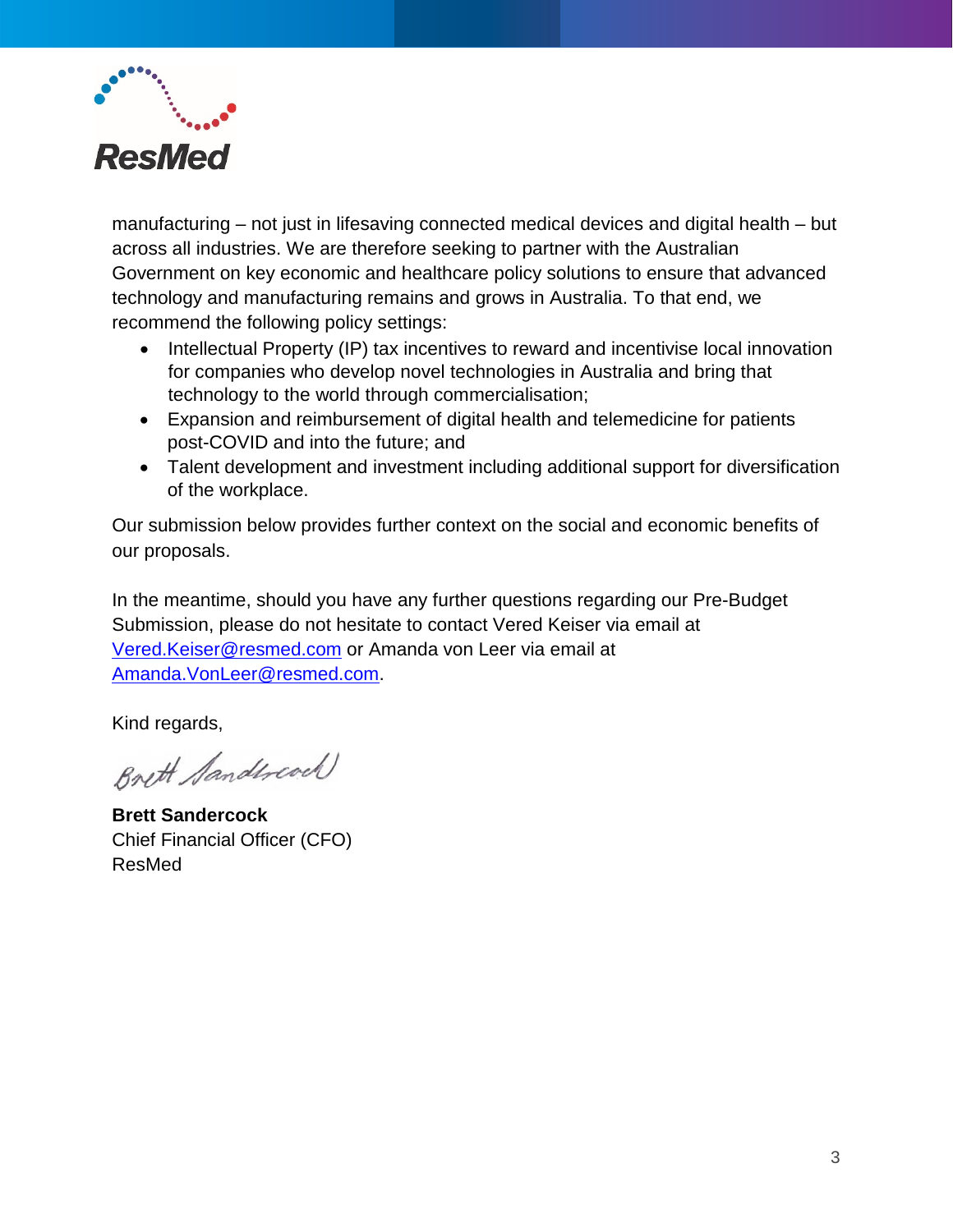

# **Contents**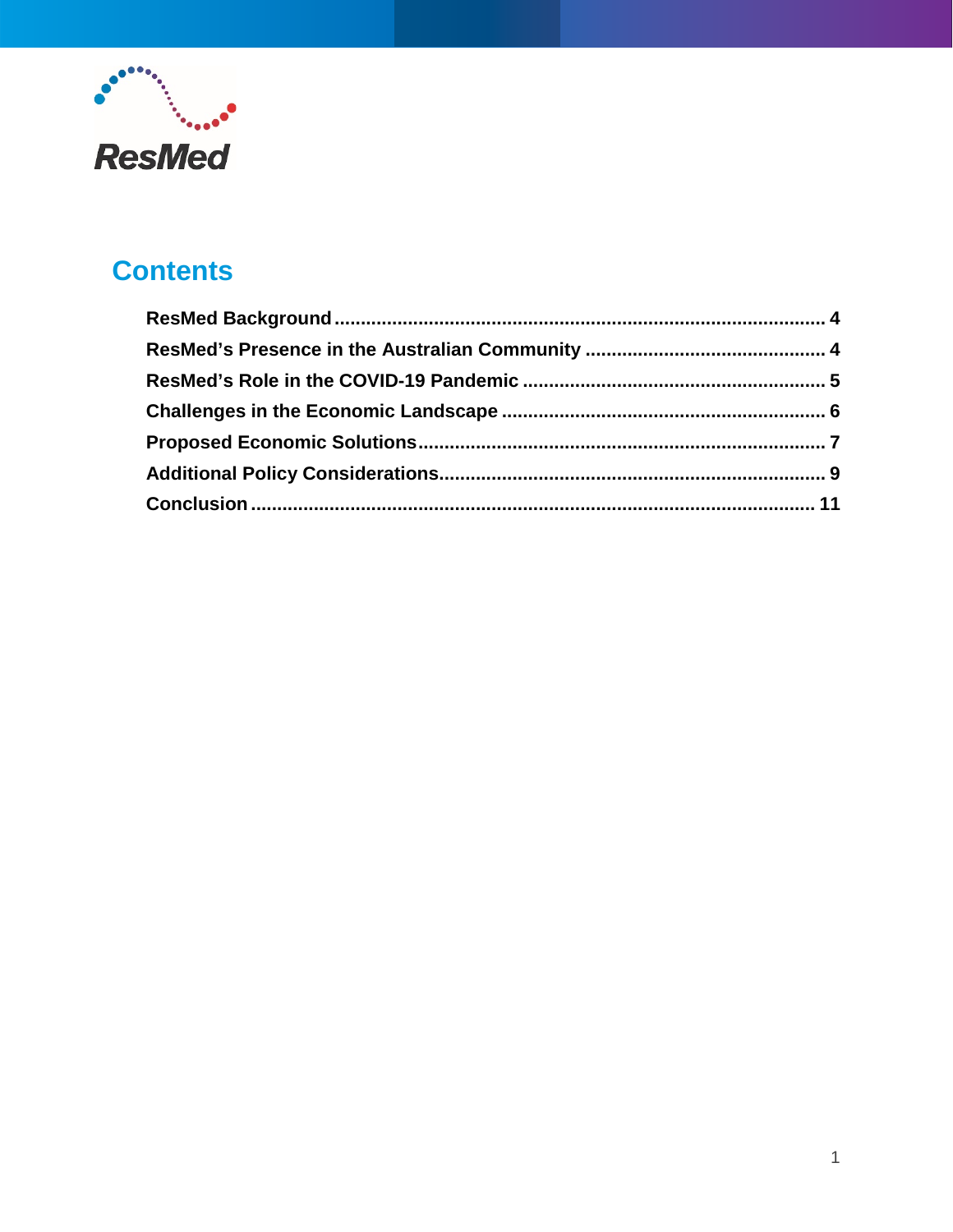

## <span id="page-4-0"></span>**ResMed Background**

ResMed was founded in Australia in 1989 and today operates in over 150 countries. A significant portion of ResMed's advanced manufacturing is based in Australia, and Australia is home to one of ResMed's four global innovation hubs.

ResMed is a global leader in connected care, delivering innovative technology solutions that treat and keep people out of the hospital, improve quality of care, and promote therapy adherence. ResMed manufactures cloud-connected devices used to diagnose and treat sleep apnea, chronic obstructive pulmonary disease (COPD), and other chronic diseases. Over 12 million patients worldwide are remotely monitored at home with ResMed cloud-connected devices and approximately three million patients use MyAir™, a patient engagement mobile application.

By enabling better care, we improve quality of life, reduce the impact of chronic disease, and lower costs for consumers and healthcare systems in more than 140 countries. ResMed's mission is to help people sleep better, breathe better, and live healthier, higher-quality lives outside the hospital. In the past 12 months, we've improved 115 million lives and our ambitious goal is to improve 250 million lives in out-of-hospital healthcare in 2025.

# <span id="page-4-1"></span>**ResMed's Presence in the Australian Community**

ResMed is proud of its Australian roots and privileged to be part of our local community. Our core business is improving people's health and wellbeing by treating their sleep apnea, COPD, asthma, or other chronic conditions.

*ResMed employs about 1,500 people in Australia – including over 350 in Research and Development (R&D) activities and approximately 500 in our advanced manufacturing operations. We are one of Australia's largest exporters of medical devices*.

ResMed employs a highly skilled Australian workforce, including all types of engineers, medical staff, designers, manufacturing staff, and professionals. We invest heavily in research and development, both through our own world-class team efforts, and in partnership with key outside research organisations that help broaden our impact. Our corporate culture demands and values this innovation, not just in medical science, but also in disease awareness, policy development, and in our own team's operating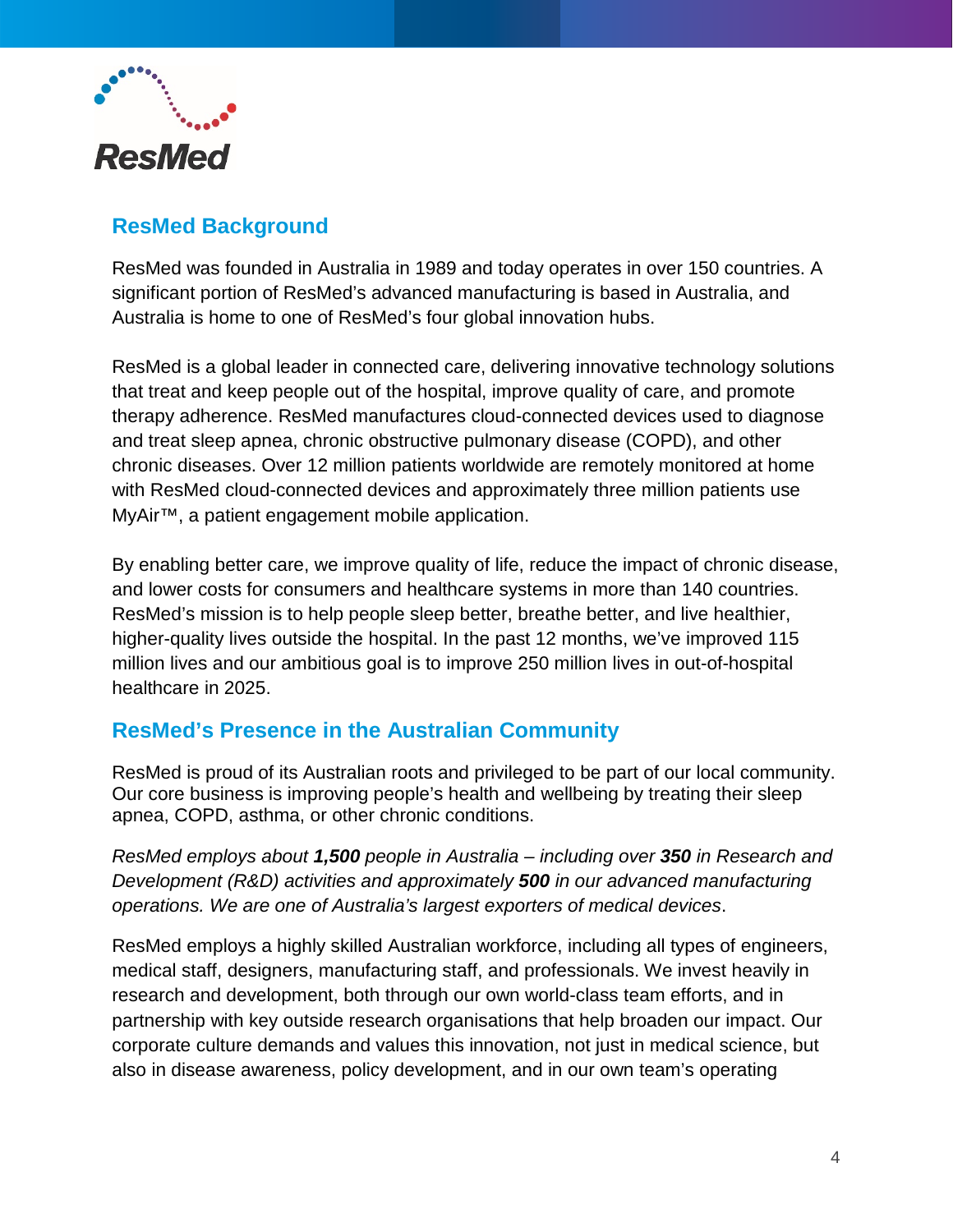

excellence. We provide training across a range of trades and practice areas, with a strong and recognised graduate and intern intake program.

ResMed supports the Australian community by:

- Reinforcing Australia's position as a world leader in innovation by promoting and building an entire ecosystem around modernization and state of the art technology – from our global patent portfolio, to local staff and support of homegrown industry and suppliers.
- Investing in the growth and education of Australia's talent of the future through longstanding engineering graduate and internship programs.
- Promoting Australia's national brand as a cutting-edge, medtech manufacturer on a global scale from our position as one of Australia's largest exporters of medical devices.
- Encouraging employees to contribute to the community. Over the past two years, under ResMed's Community Service Policy, ResMed employees have donated over 1,670 hours of their time.

#### <span id="page-5-0"></span>**ResMed's Role in the COVID-19 Pandemic**

In response to the COVID-19 pandemic, ResMed worked closely with the Australian Government to deliver 7,000 ventilators for Australia, all manufactured at ResMed's Sydney Campus and manufacturing facility, to help keep Australians safe and prepared during the COVID-19 pandemic.

While the world remains in the midst of a global respiratory pandemic caused by this virus, we are grateful that we can be part of the solution as we live our mission. ResMed is taking every measure to ensure ventilators and other respiratory devices reach the patients who need them most, including keeping our employees safe and healthy, keeping our manufacturing and distribution centres safe and operational, and working closely with governments worldwide to better understand their fast-evolving product demands, and how we can best support them.

COVID-19 has demonstrated the importance of having advanced technology and manufacturing capability in Australia in times of need, as well as why it is critical to continue developing digital health solutions in Australia – and why ResMed will continue to focus on innovating and commercialising products and services to provide a seamless patient and provider experience.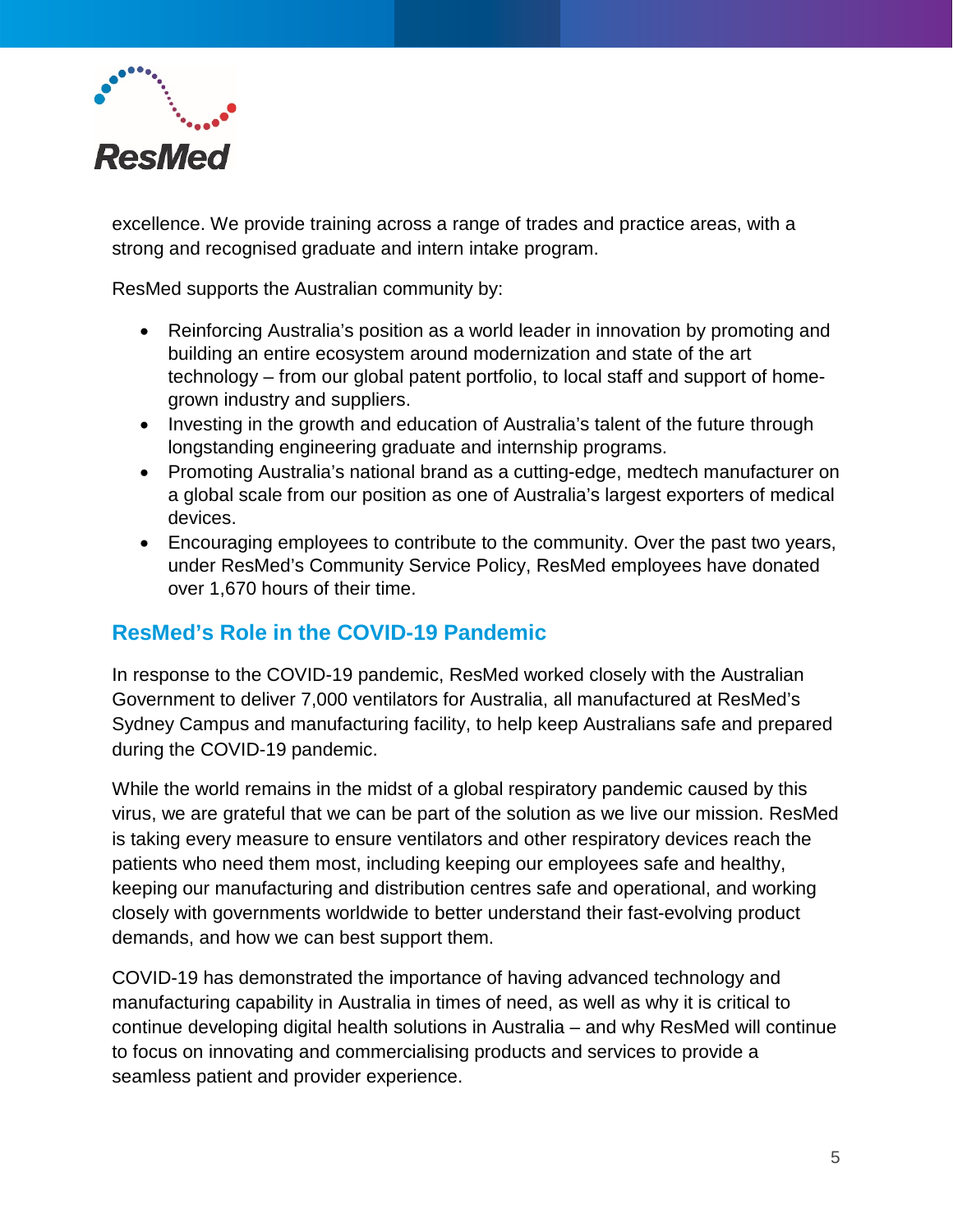

 $\overline{a}$ 

## <span id="page-6-0"></span>**Challenges in the Economic Landscape**

Over the years, ResMed has made a significant investment in Australia and its people, including the manufacturing and innovation centre at the Bella Vista campus. We want to see Australia flourish as one of the best places in the world to do business. Ultimately, this requires a big-picture view of Australian innovation, talent, and manufacturing – not just in lifesaving connected medical devices and digital health – but across all industries.

As a company proud of its Australian roots, ResMed hopes to continue investing in Australia in the long-term. Every year, ResMed grows its R&D expenditure globally by 7 to 8%. ResMed would like to continue this investment by creating jobs and maintaining a local innovation ecosystem, and believes the following policy recommendations can assist in evolving Australia's competitive business environment.

ResMed welcomed the announcement of the A\$1.3 billion Modern Manufacturing Initiative (MMI) in October, 2020. This is a strong first step in enabling Australia to be a stable and competitive business environment, and ResMed is encouraged that this approach will include policies like a competitive taxation system to grow and nurture all onshore manufacturing.

However, as the policy landscape around the world evolves, the reality is it has become increasingly difficult for ResMed to choose Australia for new, incremental innovation over other jurisdictions, as they offer more favourable business environments. The current public policy settings disincentivise keeping these activities onshore, a stark contrast to other advanced nations which heavily encourage modernisation and commercialisation.[1](#page-6-1)

As shown in the table below, return on investment (ROI) in Australia as it relates to R&D expenditures lags behind other countries where ResMed maintains commercialisation hubs, in some cases by as much as 135%.

<span id="page-6-1"></span><sup>1</sup> Australian Medical Manufacturing Exporters Coalition (AMMEC) Submission to the Medical Manufacturing Roadmap Consultation, November 2020, p. 6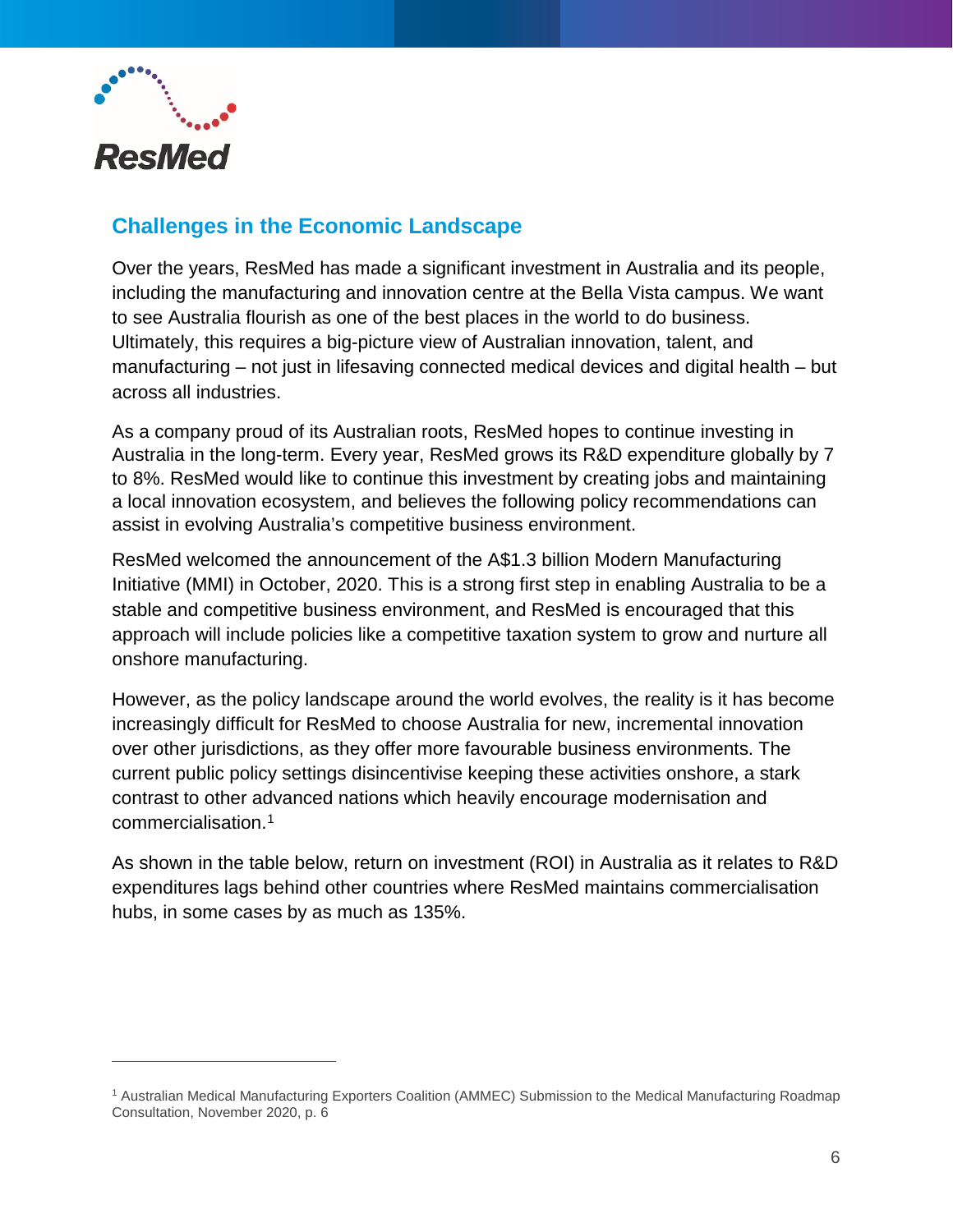

|                                                              | <b>Australia</b> | <b>Singapore</b> | <b>Ireland</b>        | <b>United States</b> |
|--------------------------------------------------------------|------------------|------------------|-----------------------|----------------------|
| <b>R&amp;D incentives</b><br>(per $$1$ of R&D)               | Up to $16.5c$    | Up to 20c        | 25c                   | 20 <sub>c</sub>      |
| Local tax rate<br>(including patent<br>box where<br>present) | 30%              | $5 - 10\%^2$     | $6.25\%$ <sup>3</sup> | 13.125% <sup>4</sup> |
| Return <sup>5</sup><br>(per \$1 of R&D)                      | \$3.67           | $$4.70 - 4.85$   | \$4.94                | \$4.54               |
| <b>Ranking on ROI</b>                                        | Last             | 2nd              | 1st                   | 3rd                  |

ResMed is not alone in experiencing these impacts. We are a member of the Australian Medical Manufacturing Exporters Coalition (AMMEC), comprising Australian medtech and biotech manufacturers and associations. The Coalition's recent submission to the Medical Manufacturing Roadmap Consultation, provides insights on how this relatively low ROI affects the entire industry, which includes Australia's largest medical manufacturers, as well as smaller companies seeking to expand from an Australian base.

As emphasised in the AMMEC submission, ResMed and the coalition strongly supports policies that maximise Australia's international competitiveness and the social and economic benefits flowing from innovation-focused industries, specifically medical manufacturing.

#### <span id="page-7-0"></span>**Proposed Economic Solutions**

While the problem is significant, the solution is simple: make Australia a more attractive place to do business by making it more competitive with other jurisdictions. An effective way to do this would be to reward the commercialisation of intellectual property by taxing profits derived from local innovation at internationally competitive rates. This is

 $\overline{a}$ 

<span id="page-7-1"></span><sup>&</sup>lt;sup>2</sup> Depends upon applicable rates under the IP Development Incentive or Development and Expansion Incentive

<span id="page-7-2"></span><sup>&</sup>lt;sup>3</sup> Tax rate under the Irish Knowledge Development Box

<span id="page-7-3"></span><sup>4</sup> US Foreign Derived Intangible Income (FOIi)

<span id="page-7-4"></span><sup>5</sup> For every dollar of R&D, assume \$5 of profit from the resulting commercialisation. This item in the table takes into account tax on that profit which includes any R&D tax incentives. That is: \$5 - (tax rate x \$5) + R&D incentive.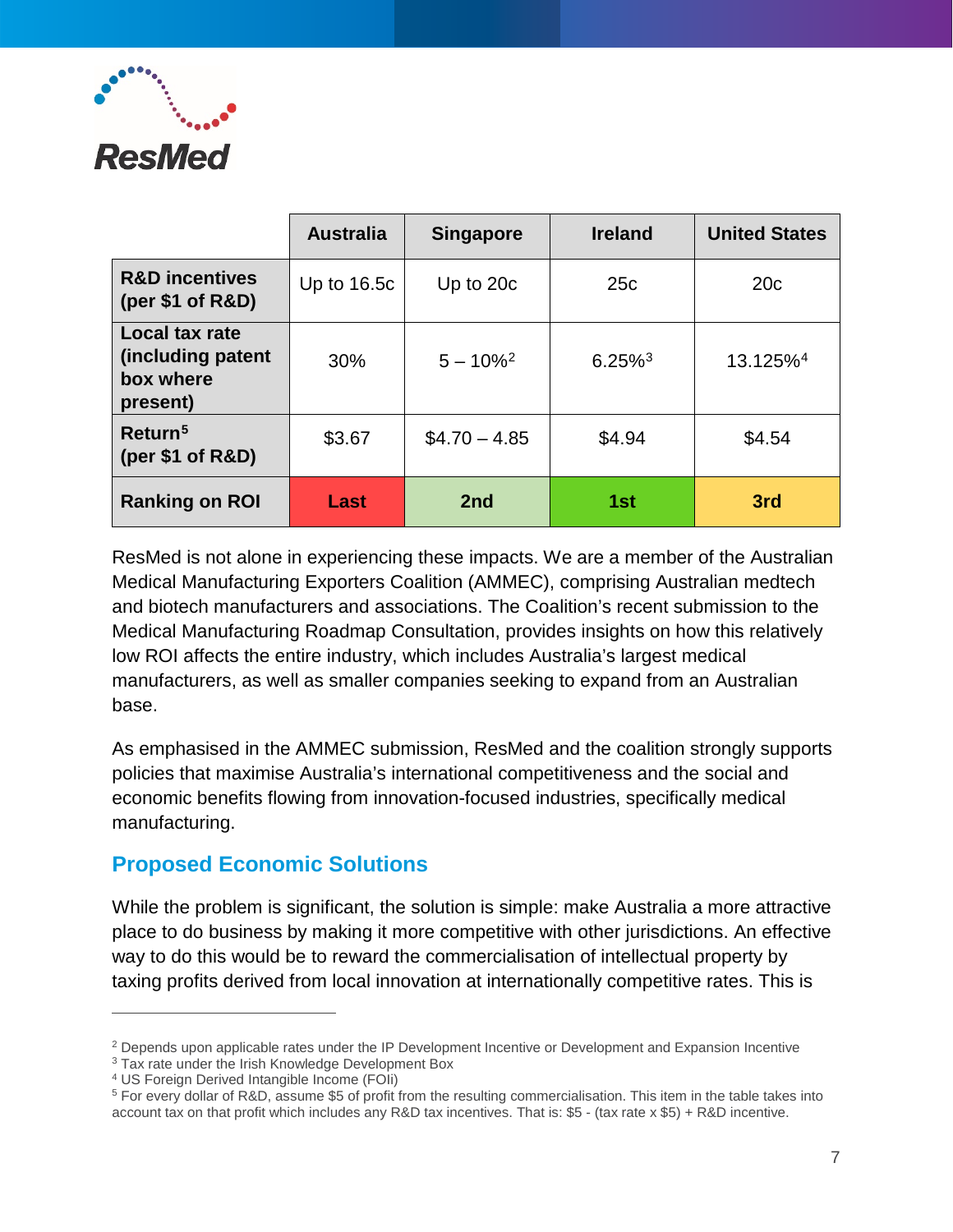

-

not a novel idea and exists in many other countries where ResMed does business. Examples include: the UK's Patent Box, Ireland's Knowledge Development Box, France's IP Box, and Singapore's Economic Development Board Incentives. What these policies have in common is that they **reward and incentivise the commercialisation of intellectual property produced from local innovation**, which promotes sustained domestic growth and innovative activity. When paired with R&D tax incentives, this further motivates firms to retain research and development activities within the country.

Of the 33 countries that provide 'front-end' tax incentives, like the Australian R&D Tax Incentive, for eligible R&D costs, 24 also provide IP tax incentives to assist in the commercialisation of the IP generated in country. [6](#page-8-0) There are currently no Australian incentives for the on-shore innovation and commercialisation of research and patents, particularly in the medtech sector. The proposed MMI model for Australia borrows heavily from the many 'patent box' schemes, but may require adjustments to make the plan as impactful as possible.<sup>[7](#page-8-1)</sup>

As COVID-19 has demonstrated, it is essential for Australia's preparedness and sovereign domestic capability to have industry and manufacturing settled locally. IP tax incentives like the 'Patent Box' approach, implemented by a number of European countries to remain competitive, would decrease the flow of Australian innovation resources to overseas nations, keeping highly-skilled advanced manufacturing, R&D, and STEM jobs in Australia.

Enacting IP tax incentives policies, most notably the patent box, would not only make Australia more competitive on the world stage, but also create significant national economic benefits, including skilled workforce retention, job creation and increased productivity. As delineated in the AMMEC Consultation, ResMed and fellow members are pleased to provide strategic recommendations on the approach and benefits of this policy below:

<span id="page-8-0"></span><sup>6</sup> Australian Medical Manufacturing Exporters Coalition (AMMEC) Submission to the Medical Manufacturing Roadmap Consultation, November 2020, p. 2

<span id="page-8-1"></span><sup>7</sup> Australian Medical Manufacturing Exporters Coalition (AMMEC) Submission to the Medical Manufacturing Roadmap Consultation, November 2020, p. 8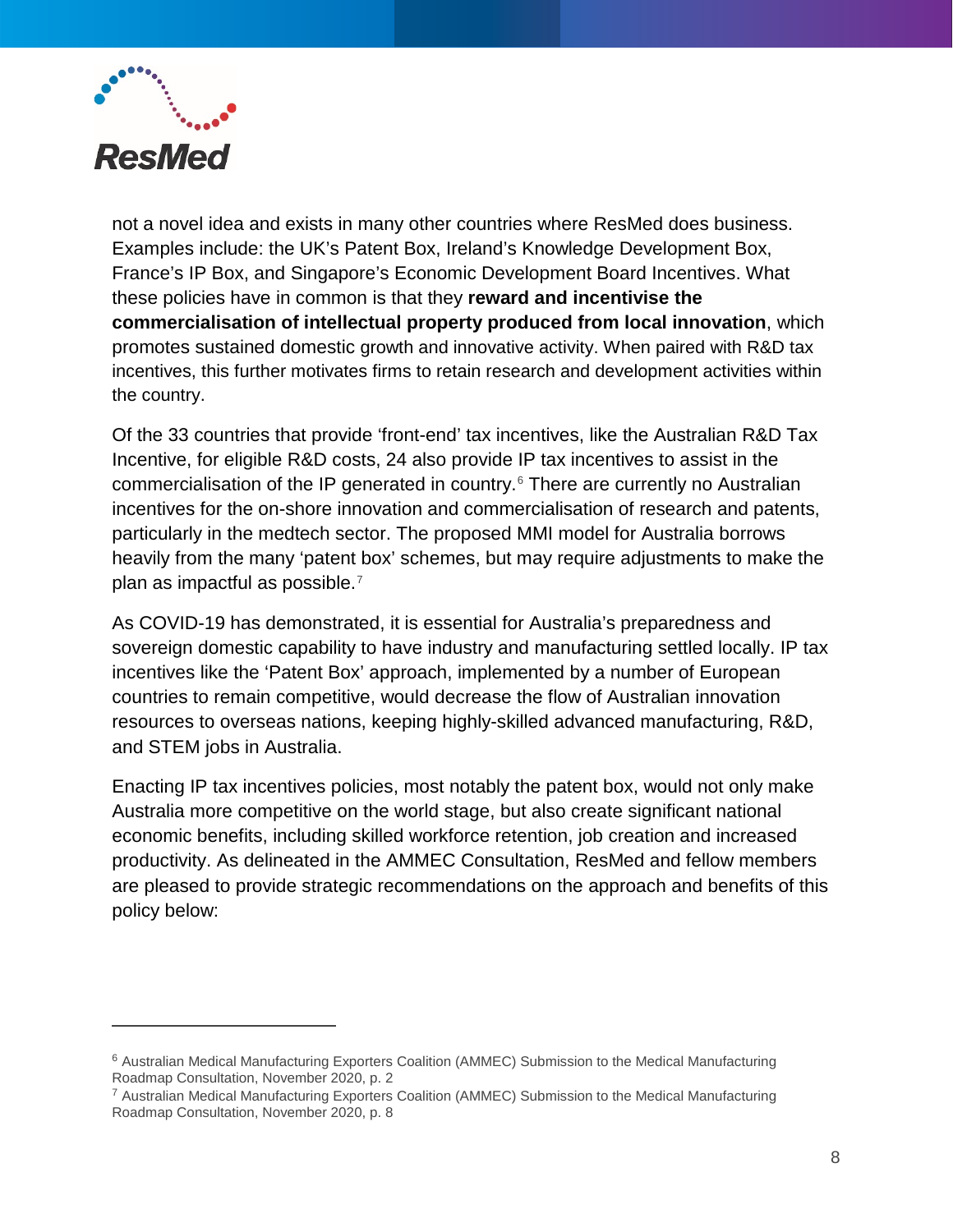

#### *Suggested approach*

- An effective tax rate of 10 percent (equivalent to UK and French schemes) on IP-derived income on eligible patents.
- The benefit to apply only to eligible patents derived from local innovation occurring after the announced start date.

#### *Benefits*:

- IP tax incentives would only apply to successful, revenue-generating and locally produced innovations, and provide a very targeted approach to rewarding the successful commercialisation of Australian inventions.
- When paired with R&D measures, IP tax incentives would encourage much sought-after growth in industry, medical manufacturing in particular, that drives productivity, creates jobs, and develops a highly skilled workforce, and the creation of supply chains to support the innovation.

#### <span id="page-9-0"></span>**Additional Policy Considerations**

In addition to economic incentives and manufacturing initiatives, ResMed advocates strongly for policies that enable healthcare solutions that help diagnose, treat and manage respiratory disorders that keep people out of the hospital, reduce the impact of chronic disease, and lower costs for consumers and healthcare systems. Further, to maintain Australian's prominent role as a global leader in innovation, we encourage policies that invest in talent development and support diversification of the workplace.

ResMed's additional policy considerations include:

**Expansion and reimbursement of digital health solutions in a post COVID-19 time**

ResMed offers fully integrated cloud-based technologies that capture real-time physiological data, enabling physicians to provide targeted patient care and coordinate between care settings and providers. We pioneer innovative solutions that treat and keep people out of hospital, empowering them to live healthier, higher-quality lives. Use of ResMed's remote monitoring services with CPAP therapy drives patient engagement,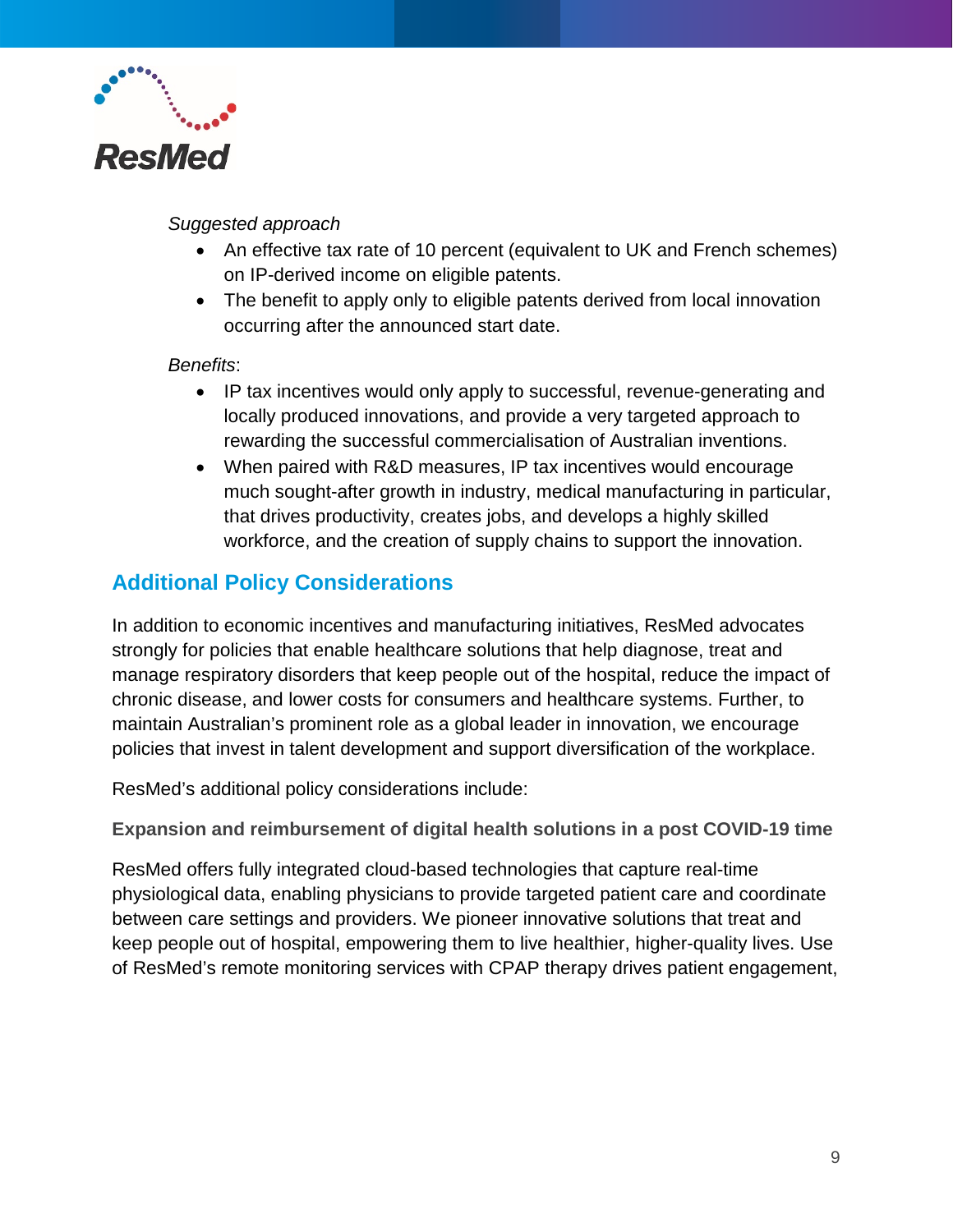

-

improves adherence and health outcomes, and reduces use of healthcare resources. $8,9,10$  $8,9,10$  $8,9,10$  $8,9,10$ 

The COVID-19 pandemic has proven to be a catalyst for accelerated investment in digital health technologies and effective public-private partnerships in Australia. We applaud and thank the Australian Government for responding so swiftly, facilitating a rapid and now permanent expansion of telehealth services for the whole population, subsidised by Medicare, paired with additional incentives for healthcare providers.<sup>[11](#page-10-3)</sup>

ResMed's leadership in the digital health space is inextricably linked to our innovation and development performed in Australia. As an example, one of our newest technologies, the myNight™ mobile application, is a regulated non-contact medical device that analyses and records a person's nighttime breathing and respiratory pattern during sleep to detect sleep quality and breathing disorders. As the urgency of the pandemic subsides, we expect consumers and patients to look to virtual care services more frequently to receive care in the comfort of their own home. A recent Australia consumer survey conducted by Accenture found, "Given the choice, many healthcare consumers would choose virtual for basic care services, and they "definitely" or "probably" would receive health and wellness advisories (52%), remote monitoring of ongoing health issues through at-home devices (52%) and nearly half (49%) would choose virtual for routine appointments."[12](#page-10-4) We believe this will help to improve access for Australians, especially those who are remote or unable to access usual healthcare means, resulting in cost savings, reduced hospital pressures and improved patient outcomes.

Australia's embrace of telehealth services has resulted in efficiencies in access and technology, reducing hospital admissions, emergency visits, and the pressures placed on the public health system. These expanded policies also improved access for people

<span id="page-10-0"></span><sup>&</sup>lt;sup>8</sup> Chang J *Et al.* Impact of Interactive Web-based Education and Automated Feedback Program on CPAP Adherence for the Treatment of Obstructive Sleep Apnea (Tele OSA). SLEEP Meeting 2016, 17 Rapport d'activité le Comité économique des produits de santé (CEPS). 2016

<span id="page-10-1"></span><sup>&</sup>lt;sup>9</sup> Malholtra *et al.* Patient Engagement Using New Technology to Improve Adherence to Positive Airway Pressure Therapy. UCSD, La Jolla, California; ResMed Science Ctr. 2017

<span id="page-10-2"></span><sup>&</sup>lt;sup>10</sup> Rapport d'activité le Comité économique des produits de santé (CEPS). 2018

<span id="page-10-3"></span> $11$  COVID-19: Whole of population telehealth for patients, general practice, primary care and other medical services [https://www.health.gov.au/ministers/the-hon-greghunt-mp/media/covid-19-whole-of-population-telehealth-for-patients](https://www.health.gov.au/ministers/the-hon-greghunt-mp/media/covid-19-whole-of-population-telehealth-for-patients-generalpractice-primary-care-and-other-medical-services)[generalpractice-primary-care-and-other-medical-services](https://www.health.gov.au/ministers/the-hon-greghunt-mp/media/covid-19-whole-of-population-telehealth-for-patients-generalpractice-primary-care-and-other-medical-services)

<span id="page-10-4"></span><sup>&</sup>lt;sup>12</sup> Accenture. Sustaining the Growth of Digital Health: Re-Examining the Accenture 2020 Digital Health Consumer Survey – Australia Findings. 2020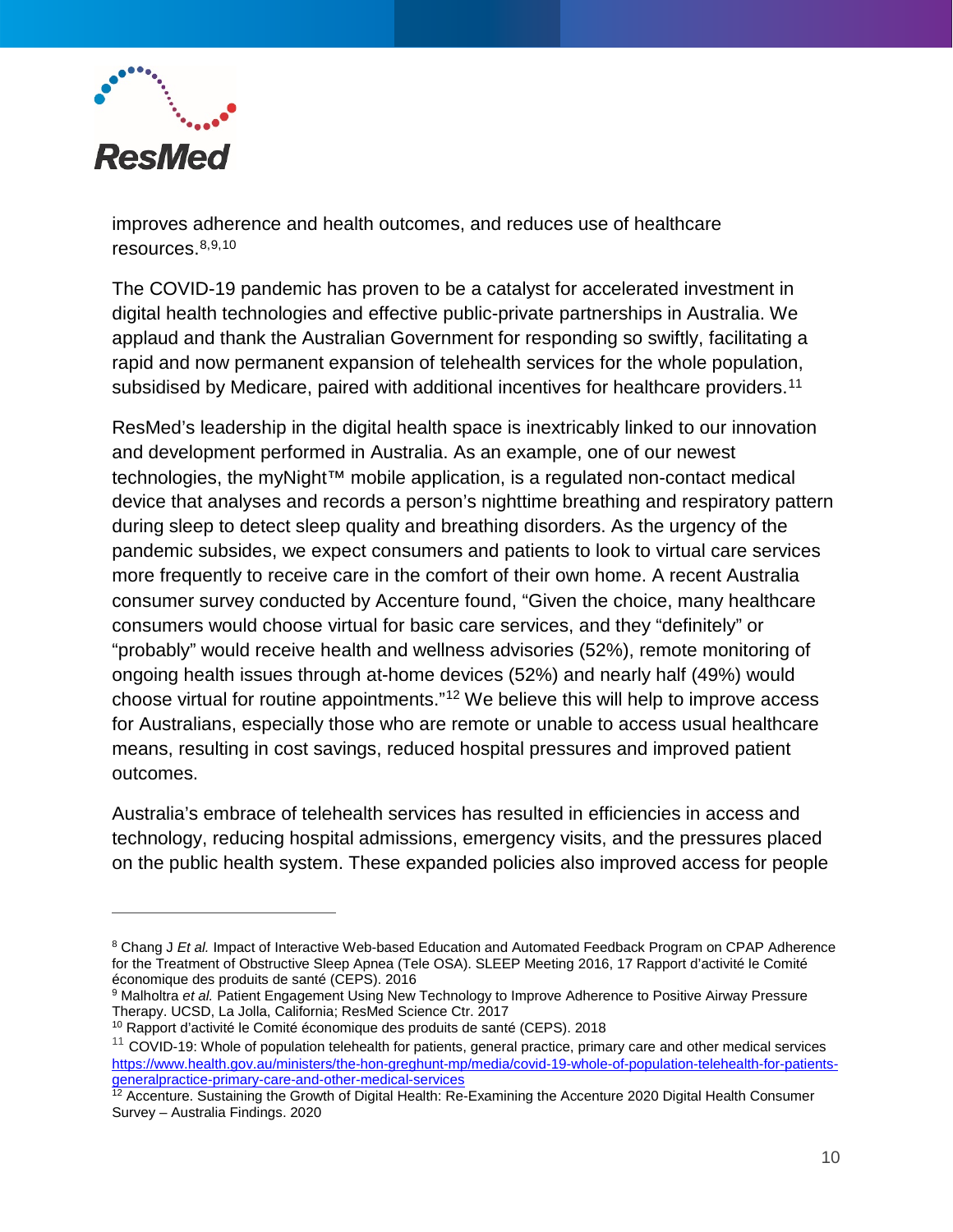

living in rural and remote Australia, together with those from socio-disadvantaged backgrounds.

In a post-COVID healthcare world, telehealth is just the beginning of a global movement towards the adoption of digital health solutions. Digital health solutions like ResMed's myNight™ and similar applications for screening and diagnostics, are growing at a much faster rate than before, and will continue to play an integral role in meeting Australia's health challenges well beyond the pandemic. The cost savings, reduced pressures and improved patient outcomes from the implementation of telehealth are already significant, but are just the beginning. Digital health solutions should be expanded and reimbursed to enable care to transition from the hospital to the home and provide Australians with a technology-driven, efficient, and world-class healthcare system.

Although there is an overwhelming opportunity to expand digital health, ResMed recognizes the key challenge in Australia's digital health industry remains the funding and financial ability to drive commercialisation of innovations. The COVID-19 pandemic has driven expedient change and adoption of innovative healthcare solutions, including reimbursement for virtual care and telemedicine. We implore policymakers to continue this work and consider the importance of reimbursement for greater digital health solutions that will allow Australia to build a truly world-class digital health system.

#### <span id="page-11-0"></span>**Conclusion**

We believe consideration of the above policy recommendations are absolutely vital in ensuring Australia's domestic sovereign capability and we strongly support the Australian Government's efforts to further develop and maintain a world leading culture of innovation and competitiveness.

We believe this can be strengthened through the policy areas outlined above, namely:

- IP tax incentives to reward and incentivise companies who develop and commercialise novel Australian technologies;
- Expansion and reimbursement of digital health and telemedicine for patients post-COVID and into the future; and
- Talent development and investment including additional support for diversification of the workplace, including female engineers.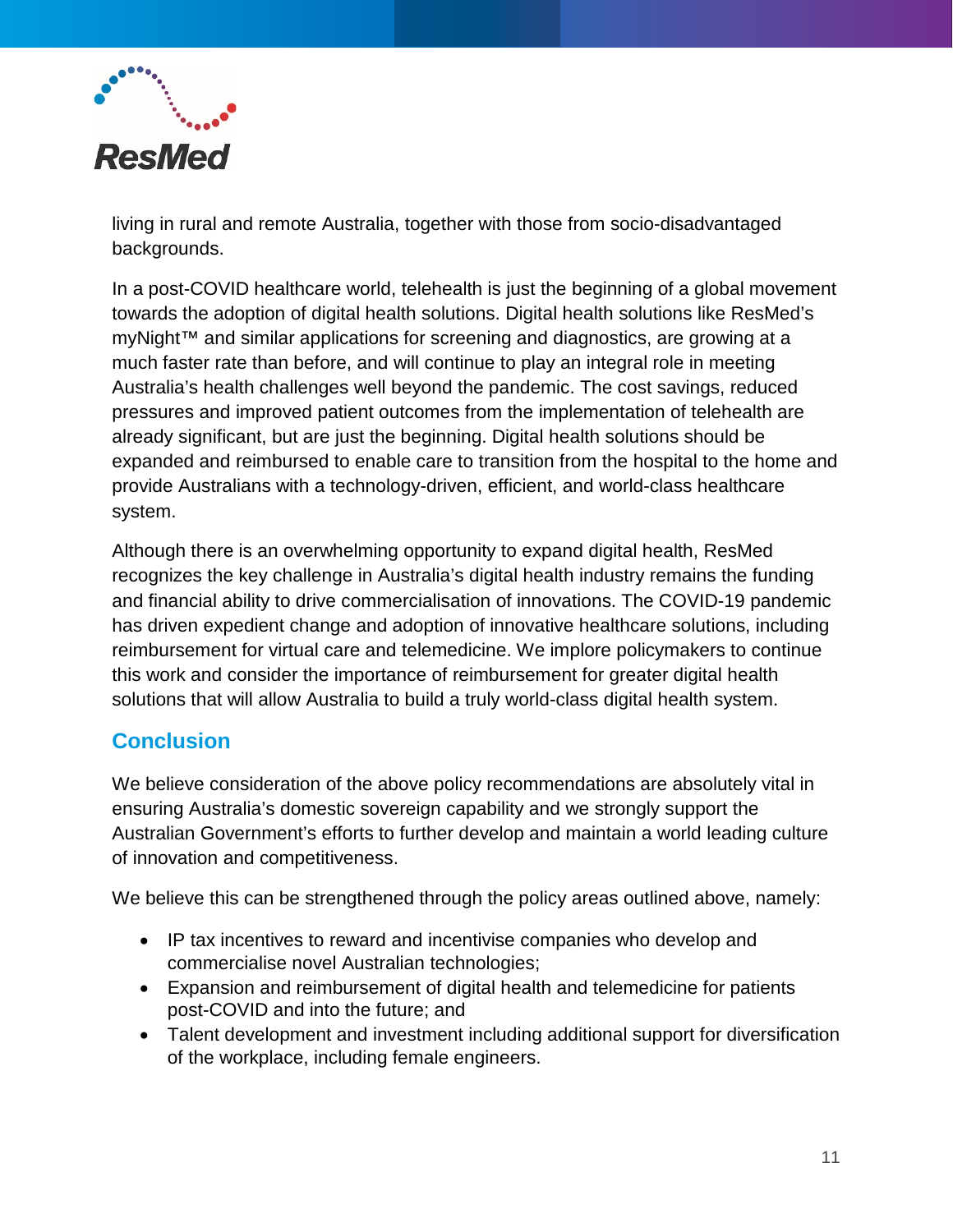

The Australian Government mobilized an unprecedented, rapid and effective response to the COVID-19 pandemic. This impressive and successful response has opened the door to embrace the digital health sector and build upon the country's well established leadership in medical technologies. The partnership forged between the Australian Government and ResMed is a strong example of government and industry working together through close collaboration. As ResMed continues to grow, we look forward to continuing our partnership with the Australian Government, particularly in the critical areas of digital health, innovation, R&D and advanced manufacturing operations.

ResMed is proud of our Australian roots and feels privileged to be part of the local community. We look forward to continuing our work with the Australian Government.

For further information or to arrange a meeting, please contact:

- Vered Keiser, Vice President & General Counsel via email at [Vered.Keiser@resmed.com;](mailto:Vered.Keiser@resmed.com) or
- Amanda von Leer, Director of Government Affairs at [Amanda.VonLeer@resmed.com.](mailto:Amanda.VonLeer@resmed.com)